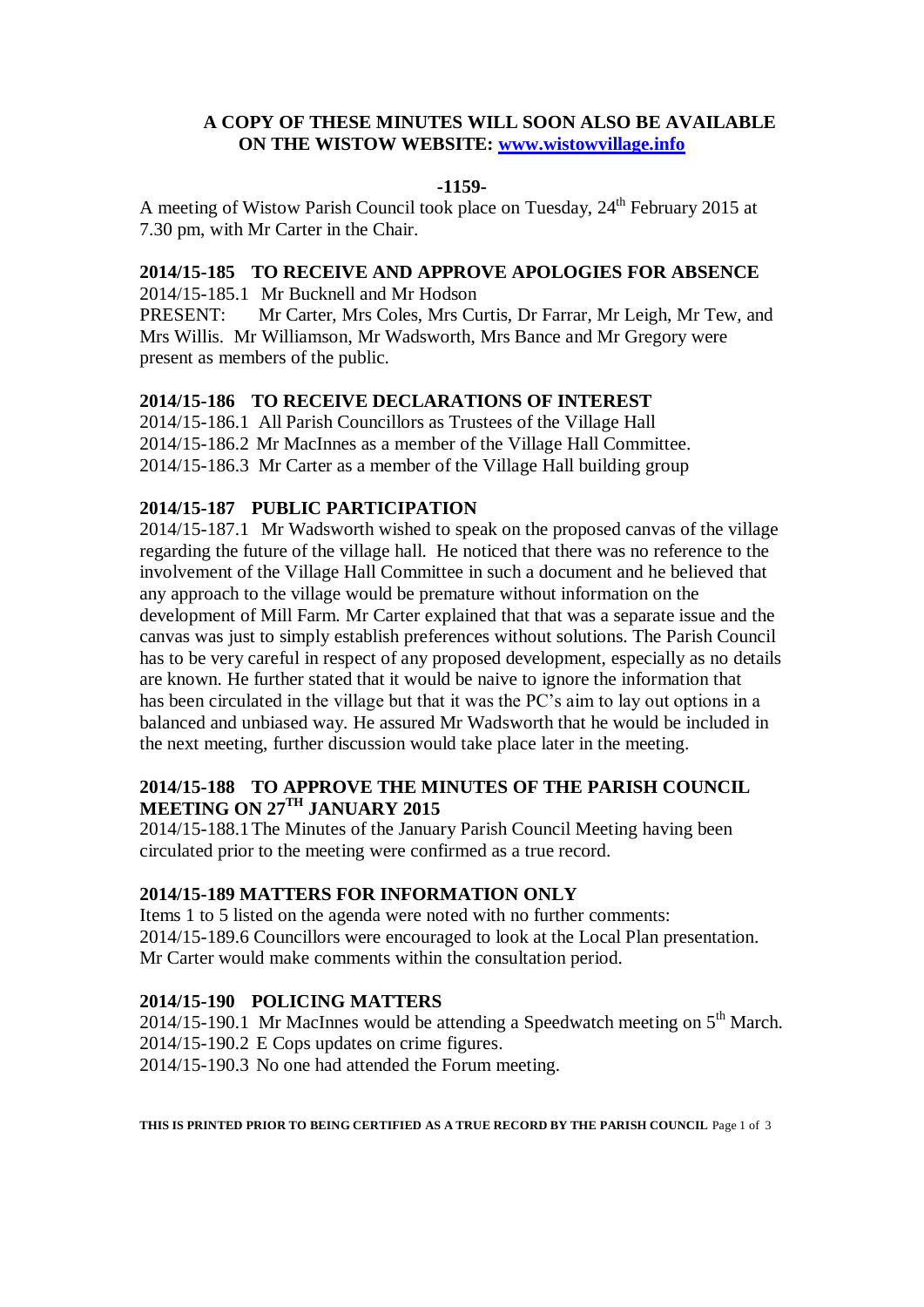# **2014/15-191 REPORTS FROM COUNTY AND DISTRICT COUNCILLORS**

2014/15-191.1 Mr Tew reported that the County budget had been approved and an increase of 1.99% on Council Tax agreed. Bury Road is open on traffic lights. There had been more accidents on the B1040, it is still being monitored but it appears that they are due to excessive speeds. From April 2016 it may be possible to request a review of the speed limit.

2014/15-191.2 Mrs Curtis reported that the Local Development Plan is the key issue. She explained that when there is a perverse planning decision, a member of the Parish Council should attend the Development Control meeting. Finally she reported that the District budget was looking positive to hold Council Tax for the next five years without sacrificing services.

# **2014/15-192 FINANCE**

2014/15-192.a. The financial statement for February 2015 was approved. 2014/15-192.b to approve payment of outstanding amounts: Nothing outstanding 2014/15-192.c Monies received: interest on Cambridge BS Account £140.64. Dr Farrar agreed to act as a signatory on the Cambridge Building Society account to replace Mr Bucknell.

# **2014/15-193 CORRESPONDENCE**

2014/15-193.1 It was agreed that no donation would be made to HACT.

## **2014/15-194 TO CONSIDER ANY PLANNING APPLICATIONS RECEIVED**  2014/15-194.1 none received

# **2014/15-195 HIGHWAY REPORT/TRAFFIC MATTERS**

2014/15-195.1Information required from National Grid remains ongoing. 2014/15-195.2 Mr Leigh had chased white lining and agreed to meet with Highways regarding this and potholes reported at the bottom of Harris Lane. 2014/15-195.3 Nothing further

## **2014/15-196 MAINTENANCE ISSUES**

2014/15-196.1 A schedule and contract had been received from CGM and Mr Carter would read through prior to signing.

2014/15-196.2 Mr Elmore had agreed to paint the see saw and thought he had paint. 2014/15-196.3 Mr MacInnes to forward November playground inspection report and Mr Hodson to complete report for February.

2014/15-196.4 No quote received from Ray Burton, Clerk to chase.

2014/15-196.5 Nothing further on the BT cabinet as faster broadband had been put back to end of April.

2014/15-196.6 An offer had been received for PC1, Dr Farrar would check websites to check what a fair price would be.

# **2014/15-197 ADMINISTRATION ISSUES**

2014/15-197.1 Clerk's Vacancy and Parish Councillor vacancy had been put into the Warbler which was ready for distribution.

**THIS IS PRINTED PRIOR TO BEING CERTIFIED AS A TRUE RECORD BY THE PARISH COUNCIL** Page 2 of 3